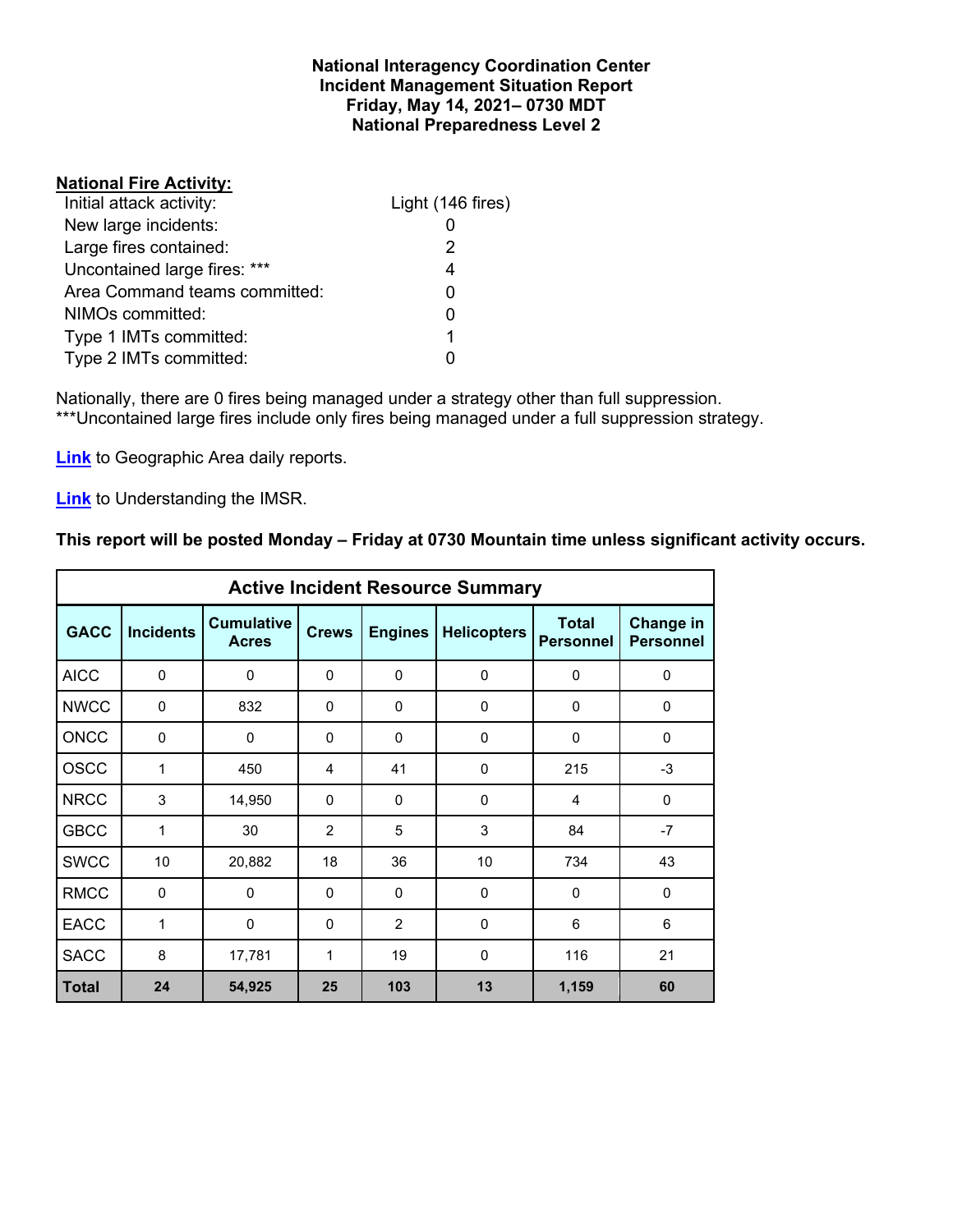| Southwest Area (PL 3)    |    |
|--------------------------|----|
| New fires:               | 14 |
| New large incidents:     |    |
| Uncontained large fires: | 3  |
| Type 1 IMTs committed:   |    |

**Tussock**, Phoenix District Office, BLM. IMT 1 (SW Team 2). Eight miles southwest of Crown King, AZ. Short grass, chaparral and brush. Minimal fire behavior with backing, creeping and smoldering. Infrastructure and structures threatened. Area and road closures in effect.

**Three Rivers**, Lincoln NF, USFS. Twelve miles northwest of Ruidoso, NM. Short grass and timber. Minimal fire behavior. Numerous residences threatened. Area and trail closures in effect.

**Copper Canyon**, Central District, Arizona DOF. Four miles northeast of Globe, AZ. Brush and grass. No new information. Last report unless significant activity occurs.

| <b>Incident Name</b> | Unit   | <b>Size</b> |       | $\%$ | Ctn/ | Est  | Personnel |       | <b>Resources</b> |     |             | <b>Strc</b> | \$\$       | Origin     |
|----------------------|--------|-------------|-------|------|------|------|-----------|-------|------------------|-----|-------------|-------------|------------|------------|
|                      |        | Acres       | Chge  |      | Comp |      | Total     | Chge  | Crw              | Eng | <b>Heli</b> | Lost        | <b>CTD</b> | Own        |
| <b>Tussock</b>       | AZ-PHD | 5.517       | 29    | 66   | Ctn  | 5/22 | 474       | -4    | 12               | 13  |             |             | 4M         | <b>BLM</b> |
| <b>Three Rivers</b>  | NM-LNF | 7.040       |       | 50   | Ctn  | 7/4  | 34        | $-2$  |                  | っ   |             |             | 4.2M       | FS         |
| Copper Canyon        | AZ-A4S | 2,875       | $---$ | 68   | Ctn  | UNK  | 53        | $---$ |                  | 3   |             |             | 612        | <b>ST</b>  |
| <b>Gila River</b>    | AZ-GID | 241         |       | 100  | Ctn  | $--$ | 5         | $-22$ |                  |     |             |             | 80K        | <b>BLM</b> |

GID – Gila District Office, BLM

#### **Southern California Area (PL 1)**

| New fires:               | 14 |
|--------------------------|----|
| New large incidents:     |    |
| Uncontained large fires: |    |

**Pine IC**, Los Angeles Fire Department. Thirty miles southeast of Palmdale, CA. Brush and grass. Minimal fire behavior with creeping, backing and smoldering. Structures threatened. Evacuations and road closures in effect.

| <b>Incident Name</b> | Unit   |       | <b>Size</b> | $\frac{9}{6}$ | Ctn/ | $\overline{\phantom{0}}$<br>Est | Personnel |        | <b>Resources</b> |     |      | <b>Strc</b> | \$\$ | Origin |
|----------------------|--------|-------|-------------|---------------|------|---------------------------------|-----------|--------|------------------|-----|------|-------------|------|--------|
|                      |        | Acres | Chge        |               | Comp |                                 | Total     | Chge   | Crw              | Eng | Heli | Lost        | CTD  | Own    |
| Pine IC              | CA-LAC | 450   |             | 40            | Ctn  | 5/15                            | 215       | ົ<br>ے |                  | Δ΄  |      |             | .5M  | CNTY I |

#### **Southern Area (PL 1)**

| New fires:               |  |
|--------------------------|--|
| New large incidents:     |  |
| Uncontained large fires: |  |

| <b>Incident Name</b>                                                                                     | Unit          |       | Size | $\%$ | Ctn/ | Est   | Personnel |      | <b>Resources</b> |     |      | <b>Strc</b> | \$\$       | Origin     |
|----------------------------------------------------------------------------------------------------------|---------------|-------|------|------|------|-------|-----------|------|------------------|-----|------|-------------|------------|------------|
|                                                                                                          |               | Acres | Chge |      | Comp |       | Total     | Chge | Crw              | Ena | Heli | Lost        | <b>CTD</b> | Own        |
| Large Fires Being Managed with a Strategy Other Than Full Suppression Without a Type 1 or 2 IMT Assigned |               |       |      |      |      |       |           |      |                  |     |      |             |            |            |
| Otter Slide                                                                                              | <b>FL-MIR</b> | .451  |      | 100  | Comp | $---$ |           |      |                  |     |      |             | 48K        | <b>FWS</b> |
| <b>MID</b><br>$M_{\odot}$ rritt NIM/D $EIMC$                                                             |               |       |      |      |      |       |           |      |                  |     |      |             |            |            |

MIR – Merritt NWR, FWS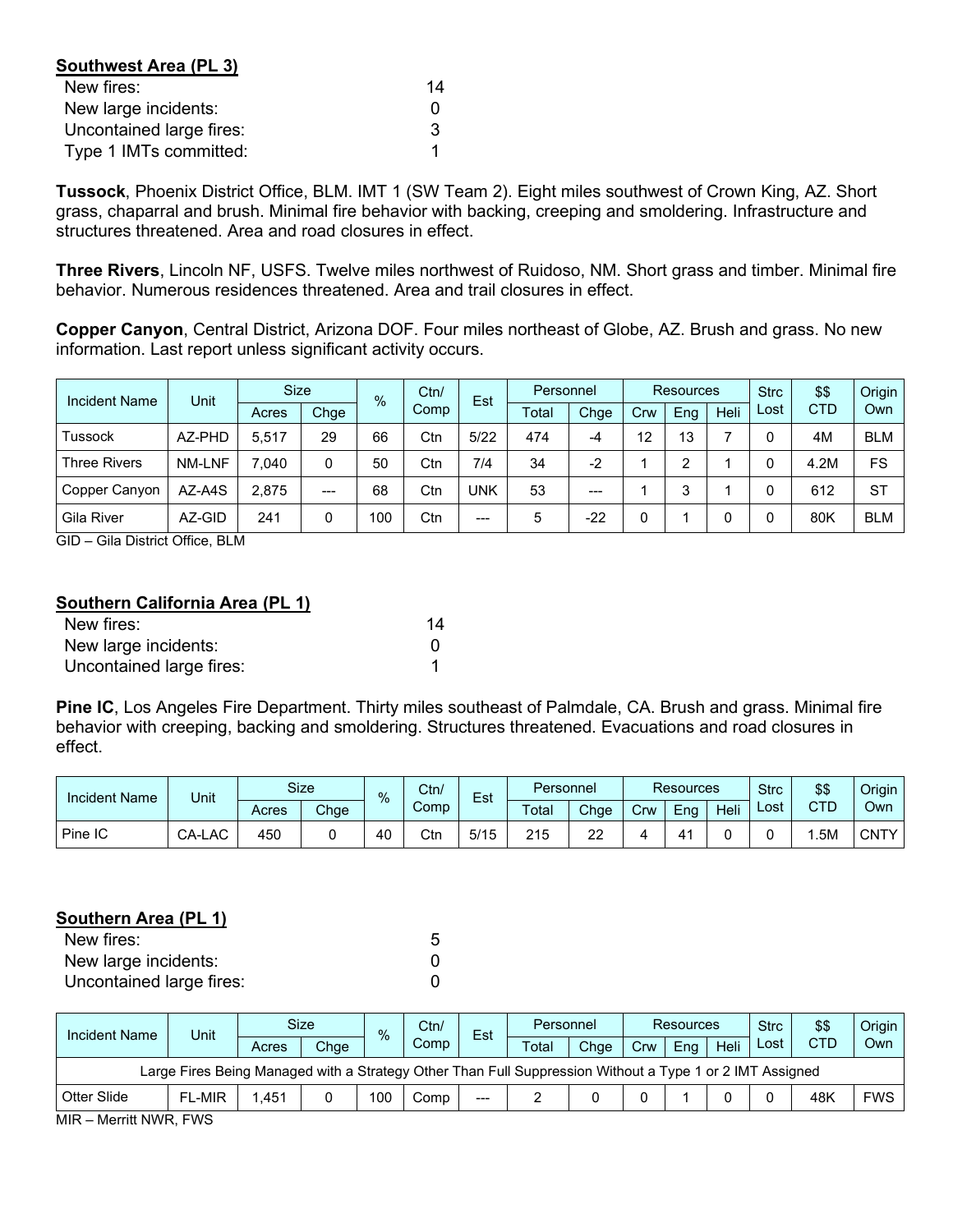**Fires and Acres Yesterday (by Protection):**

| Area                     |              | <b>BIA</b>     | <b>BLM</b>     | <b>FWS</b>   | <b>NPS</b>     | ST/OT          | <b>USFS</b>             | <b>TOTAL</b>   |
|--------------------------|--------------|----------------|----------------|--------------|----------------|----------------|-------------------------|----------------|
|                          | <b>FIRES</b> | $\mathbf 0$    | $\mathbf 0$    | $\mathbf 0$  | $\mathbf 0$    | $\overline{4}$ | $\mathbf{1}$            | 5              |
| Alaska Area              | <b>ACRES</b> | $\pmb{0}$      | $\pmb{0}$      | $\pmb{0}$    | $\overline{0}$ | $\mathbf 0$    | $\pmb{0}$               | $\mathbf 0$    |
| Northwest Area           | <b>FIRES</b> | $\mathbf 0$    | $\overline{2}$ | $\mathbf 0$  | $\mathbf 0$    | 15             | $\mathbf 0$             | 17             |
|                          | <b>ACRES</b> | $\pmb{0}$      | 3              | $\pmb{0}$    | $\mathbf{0}$   | $5\phantom{.}$ | $\pmb{0}$               | 8              |
| Northern California Area | <b>FIRES</b> | $\mathbf 0$    | $\mathbf 0$    | $\mathbf 0$  | $\mathbf 0$    | 14             | 3                       | 17             |
|                          | <b>ACRES</b> | $\pmb{0}$      | $\mathbf 0$    | $\pmb{0}$    | $\overline{0}$ | 38             | $\mathbf{1}$            | 39             |
| Southern California Area | <b>FIRES</b> | $\pmb{0}$      | $\mathbf 0$    | $\mathbf 0$  | $\mathbf 0$    | 13             | $\mathbf{1}$            | 14             |
|                          | <b>ACRES</b> | $\pmb{0}$      | $\overline{2}$ | $\pmb{0}$    | $\pmb{0}$      | 40             | $\boldsymbol{0}$        | 42             |
| Northern Rockies Area    | <b>FIRES</b> | $\pmb{0}$      | $\mathbf 0$    | $\mathbf 0$  | $\mathbf 0$    | $\mathbf{1}$   | $\mathbf{1}$            | $\overline{2}$ |
|                          | <b>ACRES</b> | $\pmb{0}$      | $\mathbf{0}$   | $\mathbf 0$  | $\mathbf{0}$   | $\overline{2}$ | $\mathbf 0$             | $\overline{2}$ |
| <b>Great Basin Area</b>  | <b>FIRES</b> | 0              | 5              | $\mathbf 0$  | $\mathbf 0$    | 17             | 3                       | 25             |
|                          | <b>ACRES</b> | $\pmb{0}$      | $\mathbf{3}$   | $\pmb{0}$    | $\overline{0}$ | 79             | 31                      | 113            |
| Southwest Area           | <b>FIRES</b> | 8              | 3              | $\mathbf 0$  | $\mathbf 0$    | $\mathbf{1}$   | $\overline{2}$          | 14             |
|                          | <b>ACRES</b> | $\bf 8$        | $\mathbf{1}$   | $\pmb{0}$    | $\pmb{0}$      | $\mathbf{3}$   | 95                      | 108            |
| Rocky Mountain Area      | <b>FIRES</b> | $\pmb{0}$      | $\mathbf 0$    | $\mathbf{1}$ | $\mathbf 0$    | $\mathbf{1}$   | $\mathbf{1}$            | $\mathbf{3}$   |
|                          | <b>ACRES</b> | $\pmb{0}$      | $\mathbf 0$    | $\pmb{0}$    | $\overline{0}$ | $\mathbf{0}$   | $\overline{2}$          | $\overline{2}$ |
| Eastern Area             | <b>FIRES</b> | $\mathfrak{B}$ | $\mathbf 0$    | $\mathbf 0$  | $\mathbf 0$    | 36             | 5                       | 44             |
|                          | <b>ACRES</b> | $\,6\,$        | $\pmb{0}$      | $\pmb{0}$    | $\mathbf 0$    | 73             | $\overline{\mathbf{4}}$ | 83             |
| Southern Area            | <b>FIRES</b> | $\mathbf 0$    | $\mathbf 0$    | $\mathbf 0$  | $\mathbf 0$    | 5              | $\mathbf 0$             | 5              |
|                          | <b>ACRES</b> | $\pmb{0}$      | $\mathbf 0$    | $\pmb{0}$    | $\mathbf 0$    | $\overline{2}$ | $\pmb{0}$               | $\overline{2}$ |
| <b>TOTAL FIRES:</b>      |              | 11             | 10             | 1            | $\mathbf 0$    | 107            | 17                      | 146            |
| <b>TOTAL ACRES:</b>      |              | 14             | 9              | $\pmb{0}$    | $\pmb{0}$      | 244            | 133                     | 402            |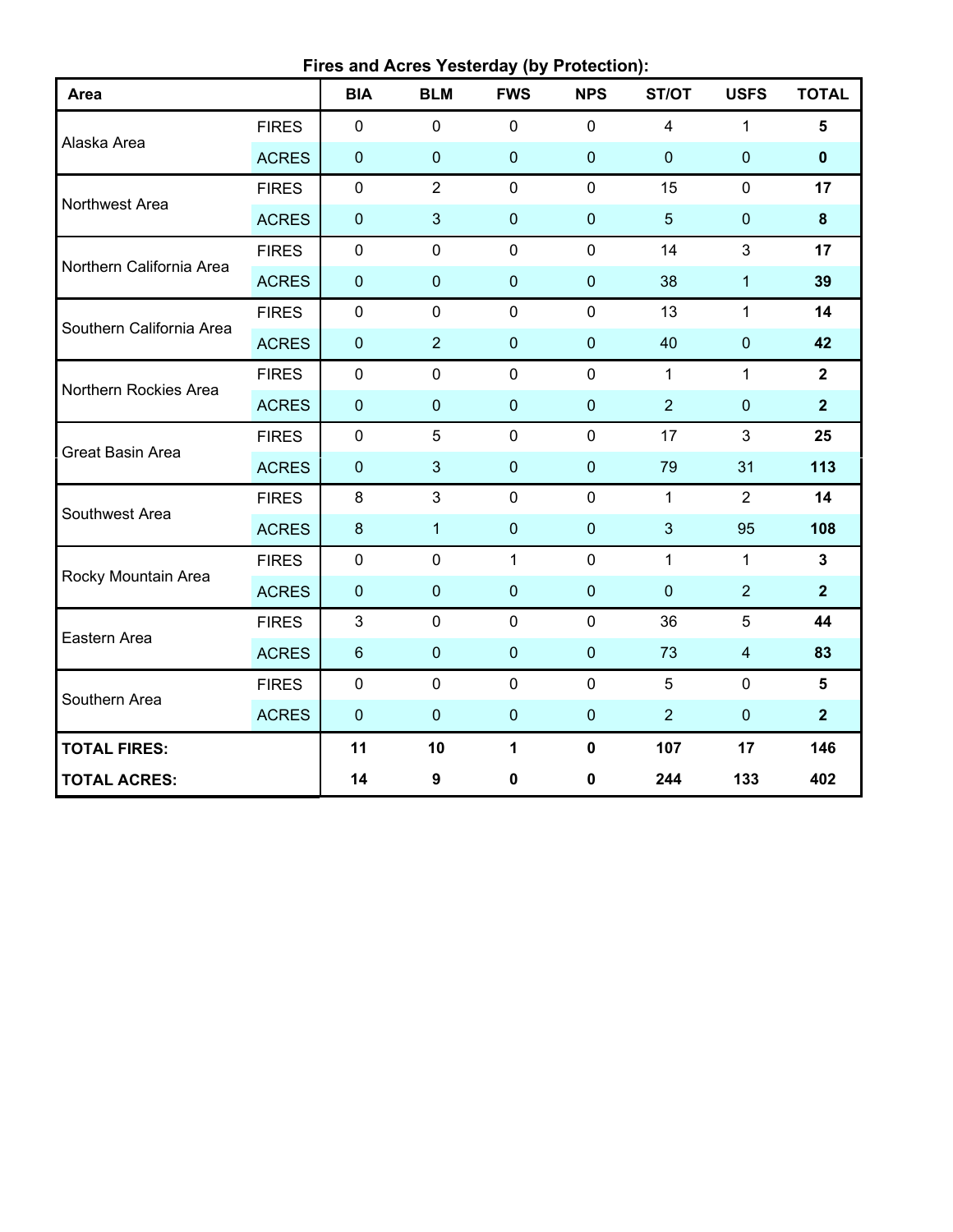**Fires and Acres Year-to-Date (by Protection):**

| Area                     |              | <b>BIA</b>     | <b>BLM</b>     | <b>FWS</b>     | <b>NPS</b>     | ST/OT   | <b>USFS</b>    | <b>TOTAL</b> |
|--------------------------|--------------|----------------|----------------|----------------|----------------|---------|----------------|--------------|
| Alaska Area              | <b>FIRES</b> | $\mathbf 0$    | $\overline{7}$ | 0              | $\mathbf 0$    | 53      | $6\phantom{1}$ | 66           |
|                          | <b>ACRES</b> | $\mathbf 0$    | $\pmb{0}$      | 0              | $\mathbf 0$    | 39      | $\mathbf{3}$   | 42           |
| Northwest Area           | <b>FIRES</b> | 43             | 37             | 6              | $\mathbf 0$    | 405     | 30             | 521          |
|                          | <b>ACRES</b> | 200            | 162            | 9              | $\pmb{0}$      | 2,530   | 1,459          | 4,362        |
| Northern California Area | <b>FIRES</b> | $\overline{2}$ | $\mathbf 0$    | $\mathbf 0$    | $\mathbf 0$    | 842     | 84             | 928          |
|                          | <b>ACRES</b> | $\overline{2}$ | $\mathbf 0$    | 0              | $\mathbf 0$    | 2,686   | 189            | 2,878        |
| Southern California Area | <b>FIRES</b> | $\,6\,$        | 38             | 1              | $\overline{4}$ | 1,158   | 127            | 1,334        |
|                          | <b>ACRES</b> | 25             | 2,934          | 1              | $\overline{7}$ | 7,844   | 1,400          | 12,211       |
| Northern Rockies Area    | <b>FIRES</b> | 533            | 8              | $\overline{2}$ | $\mathbf{1}$   | 326     | 91             | 961          |
|                          | <b>ACRES</b> | 31,452         | 61             | 35             | 20             | 11,534  | 19,371         | 62,473       |
| Great Basin Area         | <b>FIRES</b> | 11             | 114            | $\mathbf{1}$   | $\overline{4}$ | 186     | 28             | 344          |
|                          | <b>ACRES</b> | 2,301          | 7,400          | $\mathbf{0}$   | $\overline{4}$ | 5,925   | 132            | 15,763       |
| Southwest Area           | <b>FIRES</b> | 202            | 62             | 5              | 8              | 179     | 177            | 633          |
|                          | <b>ACRES</b> | 10,852         | 7,643          | $\pmb{0}$      | 1,354          | 8,552   | 12,524         | 40,926       |
| Rocky Mountain Area      | <b>FIRES</b> | 59             | 17             | $\overline{4}$ | 3              | 129     | 26             | 238          |
|                          | <b>ACRES</b> | 2,139          | 37             | 1,256          | 305            | 70,542  | 2,775          | 77,055       |
| Eastern Area             | <b>FIRES</b> | 332            | $\mathbf 0$    | 15             | 8              | 4,960   | 272            | 5,587        |
|                          | <b>ACRES</b> | 12,314         | $\pmb{0}$      | 13,273         | 532            | 21,381  | 14,592         | 62,092       |
| Southern Area            | <b>FIRES</b> | 369            | $\mathbf 0$    | 46             | 26             | 9,616   | 322            | 10,379       |
|                          | <b>ACRES</b> | 28,682         | $\pmb{0}$      | 10,338         | 6,298          | 199,960 | 25,457         | 270,736      |
| <b>TOTAL FIRES:</b>      |              | 1,557          | 283            | 80             | 54             | 17,854  | 1,163          | 20,991       |
| <b>TOTAL ACRES:</b>      |              | 87,967         | 18,238         | 24,913         | 8,520          | 330,996 | 77,905         | 548,542      |

| Ten Year Average Fires (2011 – 2020 as of today) | 18.704  |
|--------------------------------------------------|---------|
| Ten Year Average Acres (2011 – 2020 as of today) | 958.151 |

**\*\*\*Changes in some agency YTD acres reflect more accurate mapping or reporting adjustments.** \*\*\*Additional wildfire information is available through the Geographic Areas at **<https://gacc.nifc.gov/>**

**Predictive Services Discussion:** An upper-level trough moves onshore and strengthens over northern California today. This along with a residual surface front could provide enough moisture and lift for isolated to scattered showers and thunderstorms along and east of the Oregon Cascades, over portions of northern California, and stretching east along the Nevada, Idaho, and Utah borders. Additionally, moisture will increase over New Mexico and far eastern Arizona with scattered thunderstorms likely. Thunderstorms are also likely across the length of the Rockies. Dry and breezy conditions are expected east of the Sierra and along the desert slopes in southern California. Elevated to locally critical conditions will develop across southern Utah into the southwest Colorado as well. Dry conditions are likely to continue in eastern North Dakota into the western Great Lakes with drier thunderstorms also possible in far eastern North Dakota and northern Minnesota.